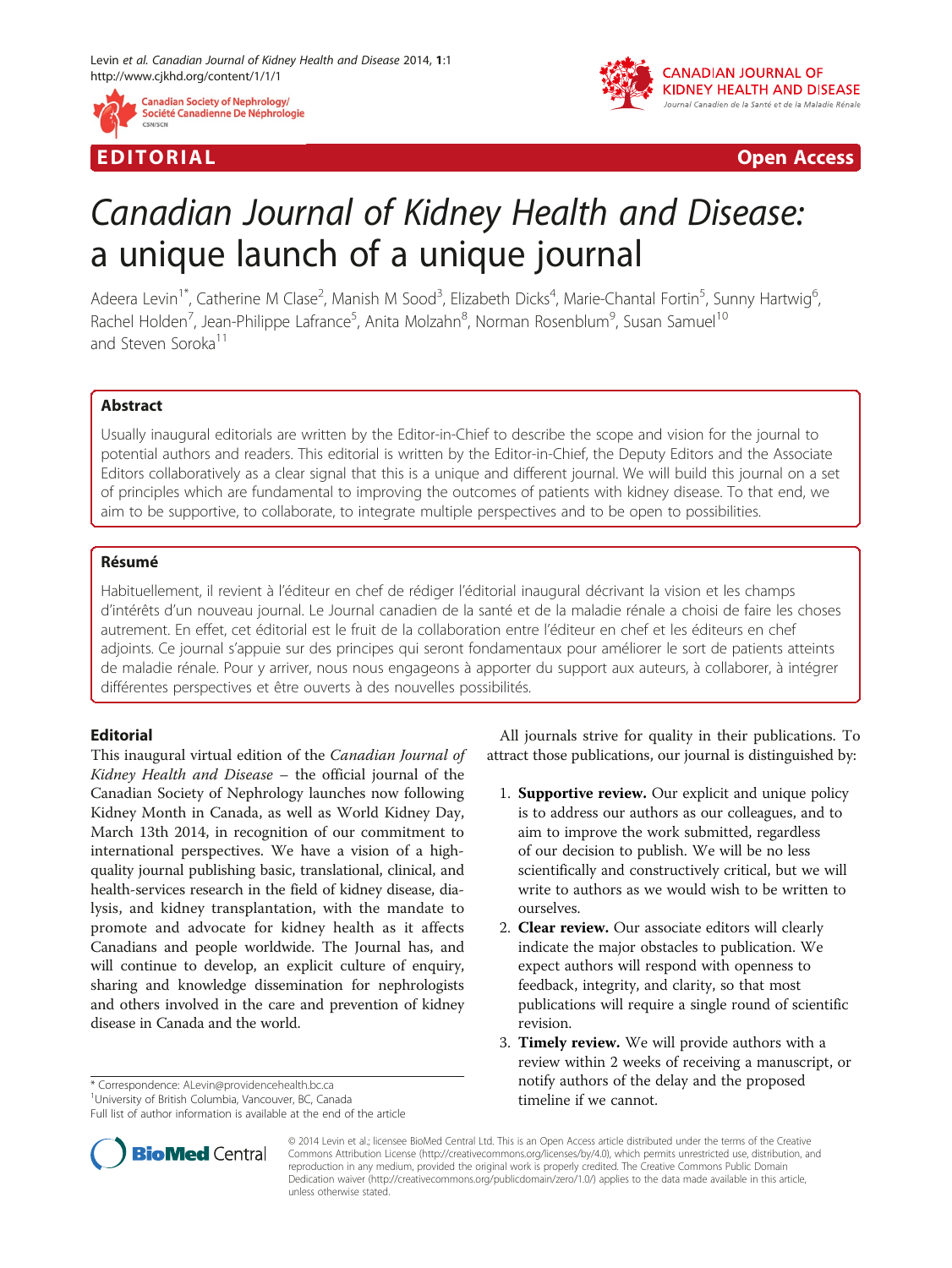- 4. Easy formatting. We recognise the irritation and waste of time involved in formatting a paper differently for each journal and we know that many manuscripts are seen by more than one journal before publication. We will not ask authors to waste time on reformatting for our needs before scientific acceptance. We would like a structured abstract, but can work on that with authors before publication. We ask only that authors limit the abstract to 450 words, main text to 3000 words, and use one of the standard numbered citation formats for references.
- 5. Timely publication. Delay in author submission of revisions is one of the major obstacles to timely publication. When authors receive supportive feedback within 2 weeks of submission, we anticipate that it will be cognitively easier for them to respond: immediately in many cases. If additional experimental work or complex reanalyses are necessary, there will be an inevitable lapse of time, but we encourage all authors to respond as soon as they are able. Once accepted, work can be published in PDF within 2 to 3 weeks.
- 6. Recognition of limitations. All scientific work is limited. We challenge authors to explicitly recognise the limitations of their own work without fear that it will reduce the likelihood of publication. We will acknowledge limitations in full text and abstracts, and will work with authors to highlight the importance of their findings without overstating them.
- 7. Openness to creativity and innovation. We would like to hear from you what you would like to read or to write.
- 8. Open access publication. This translates into work being available, in full text, to anyone with internet access worldwide. This is critical to the dissemination of findings to inform kidney care and research internationally, and particularly important for those working in resource-limited environments. Authors retain the copyright to their published content enabling full rights to reproduce and reuse provided correct attribution is given [\[1](#page-2-0)].
- 9. Dissemination. We will push monthly summaries of content, with hypertext links to full text, to all members of the Canadian Society of Nephrology and to all registrants at our website. We have an active publicity campaign reaching out through meetings of societies of nephrology, dialysis, hypertension, and transplantation worldwide that will rapidly increase the prominence and readership of the journal. Those who wish can additionally subscribe to RSS feeds that will push each article as published.

The Journal logo, a variation on the tree of knowledge and of life, is symbolic of the ethos of the journal. Through a philosophy of thoughtful and timely reviews of publications, we hope to foster the growth in knowledge, and thus in wellness of patients living with kidney disease.

While many Canadian kidney researchers are well celebrated and have excellent track records in high impact journals, the importance of their work is often not fully appreciated in Canada. This Journal will afford that opportunity. Furthermore, the Journal will help with knowledge translation of research findings by giving Canadians a voice that can be heard clearly by Canadian health care administrators and policy makers – and therefore, lead to meaningful and necessary changes in health care delivery. Regular high-value features or reviews by Canadians and for Canadians also may be powerful tools for impacting change. In addition, Canadian practitioners and administrators may not always have access to information about important and relevant research and programs outside Canada. Thus, we hope that our emphasis on quality in our publications, our timely, thoughtful and collaborative approach to reviewing, and the open-access publication of their work will attract high-quality submissions from the international kidney community.

The editor-in-chief's commitment to showcasing excellence in Canadian research, recognition of the importance of the voice of Canadian research contextualized within the Canadian health care environment, and determination to impact policy and practice at home with research by and for Canadians, are critical to her role in this inaugural position. Her international roles and relationships through the International Society of Nephrology, positions the journal uniquely to fulfilling a broader mandate and informing health research and care around the world. The deputy editors and associate editors also have diverse perspectives and spheres of influence: they represent adult and paediatric nephrologists, basic and clinical researchers, administrators, and nurses, hail from across Canada. There is equal representation of both genders on the editorial team. Our managing editor, Elizabeth Dicks, is a PhD Nurse Scientist, with an established career in nephrology research.

Thus, as the official journal of the Canadian Society of Nephrology, we start life with a core of Canadian associate editors encompassing junior, middle and senior investigators. Over time, we will include scientists from other countries. The larger Editorial Board is a diverse and international group, including health policy experts, administrators, health economists, and academics from diverse disciplines, and is representative of the general nephrology community. As a unique endeavor, we have also included on this Editorial Board [[2](#page-2-0)], the trainees from the Kidney Research Scientist Core Education and National Training Program (KRESCENT) program so that